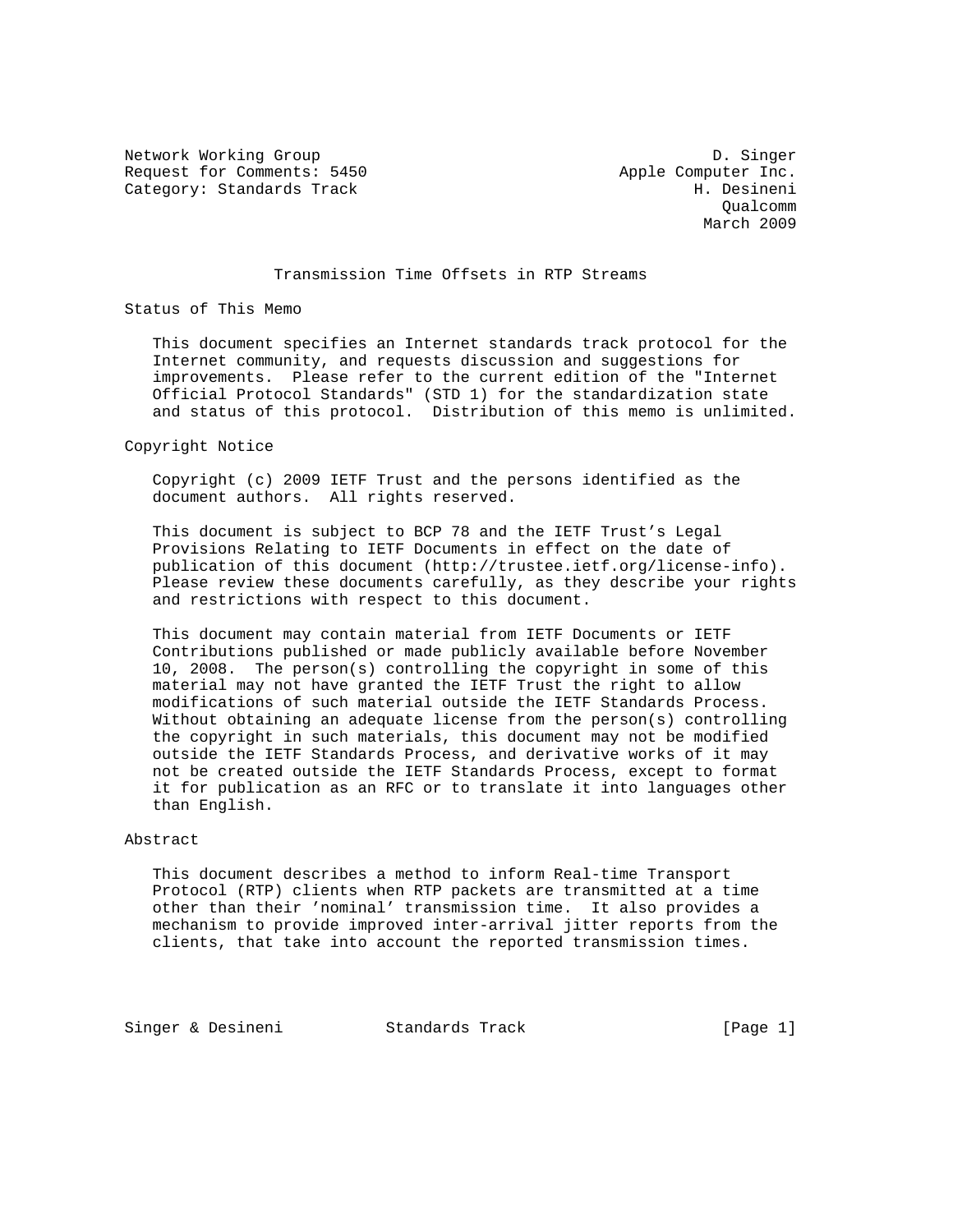Table of Contents

|   | 5. Signaling (Setup) Information 6 |  |
|---|------------------------------------|--|
|   |                                    |  |
|   |                                    |  |
|   |                                    |  |
| 9 |                                    |  |

## 1. Introduction

 In the Real-time Transport Protocol (RTP) specification [RFC3550], network jitter calculations are based on the presumption that packets are transmitted essentially in accordance with their RTP timestamps. This must be true, of course, on average over longer time intervals, as the client is playing the packets out according to those timestamps. However, for individual packets, this may not be true under some circumstances, such as:

- o When the data rate of the stream is bursty, such as with video where I-frames may be significantly larger than P or B frames, traffic smoothing may need to be applied to maintain an appropriate data rate.
- o In video that has forward-decode dependencies, frames may need to be transmitted in decoding order (the sequence number order) but with, of course, presentation timestamps. Under these circumstances, the transmission time of a frame sent early in sequence does not correspond to its RTP timestamp.
- o When retransmissions are sent, the retransmitted packet clearly has a different actual transmission time from the original, even though they share the same timestamp.

 Under some circumstances, it can help the receiver, or intermediate network elements, to know the actual transmission time of the packet. This RTP header extension element allows the communication of this information.

 The RTP specification does not define a transmission timestamp; nor does this specification. This specification merely provides information on the relationship between the relative transmission times and relative RTP timestamps.

Singer & Desineni Standards Track [Page 2]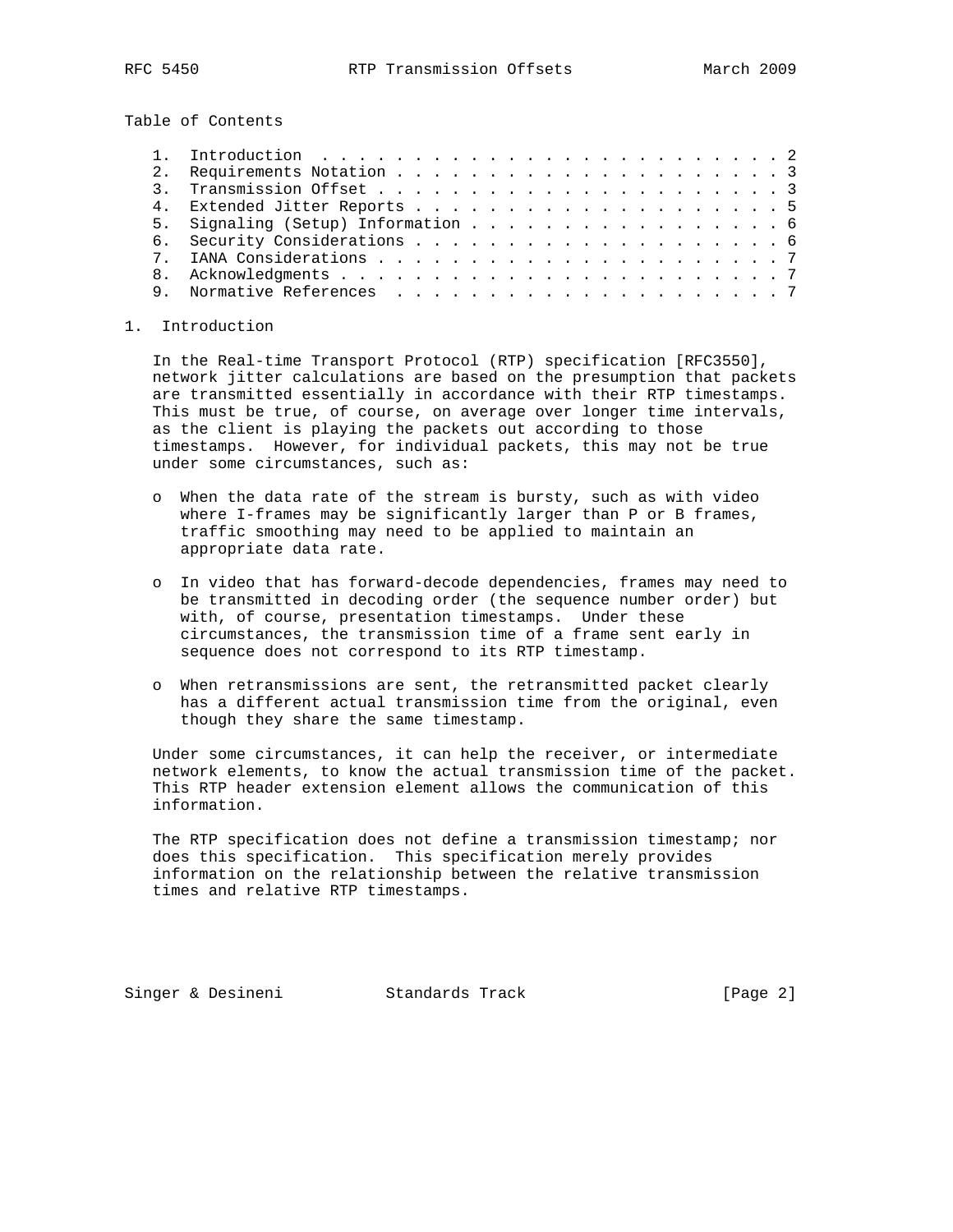This specification allows the transmitter to indicate to the receiver any known variation between the spacing of transmission times and the spacing of RTP timestamps; any unreported variation introduced at or after the point of measurement of the transmission time will be treated as network jitter by the receiver. The definition of the point where the transmission time is measured or defined is left to the transmitter, though it should, of course, be consistent from packet to packet.

 This information can also be of use to report the inter-arrival jitter caused by the network, excluding that introduced by the source. A new RTP Control Protocol (RTCP) packet is defined to enable this reporting.

2. Requirements Notation

 The key words "MUST", "MUST NOT", "REQUIRED", "SHALL", "SHALL NOT", "SHOULD", "SHOULD NOT", "RECOMMENDED", "MAY", and "OPTIONAL" in this document are to be interpreted as described in [RFC2119].

3. Transmission Offset

 Classically, a pair of RTP packets with timestamps S2 and S1 are transmitted with a time interval between them of (S2 - S1). This specification permits sending an offset value O in each packet, O1 and O2. One characteristic of these offsets is that the original transmission interval can be deduced to be  $(S2 + 02) - (S1 + 01)$ .

 More precisely, the offset is defined as follows (with the function RtoN converting from RTP to Network Time Protocol (NTP) times, and NtoR doing the reverse):

- o Take an RTP stream that has a recent RTCP sender report relating RTP timestamp S0 to NTP timestamp N0;
- o Consider a packet sent after that with RTP timestamp S1. Nominally, this is sent at  $N1 = (N0 + Rton(S1 - S0))$ ;
- o If it was actually sent at a different time, Na, then the offset value  $01$  is  $01 = NtoR(Na - N1)$ .

 The transmission time is signaled to the receiver in-band using the general mechanism for RTP header extensions [RFC5285]. The payload of this extension (the transmitted value) is a 24-bit signed integer. When added to the RTP timestamp of the packet, it represents the "effective" RTP transmission time of the packet, on the RTP timescale. The reported transmission time T1 of a packet with

Singer & Desineni Standards Track [Page 3]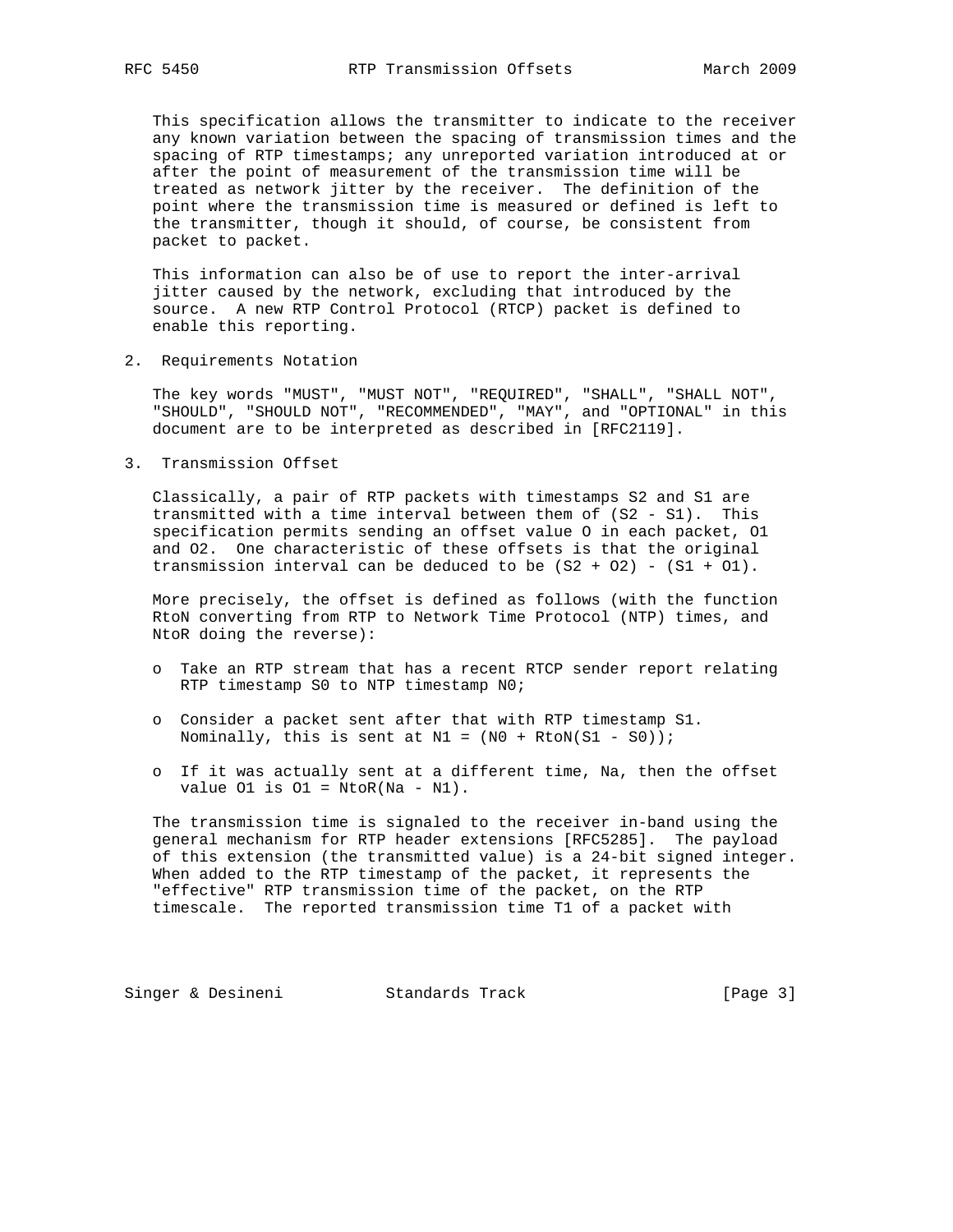timestamp S1 and an offset of O1, from the above equations, is T1 = S1+O1 (though of course the transmission time values only have meaning when two or more are compared).

The form of the transmission offset extension block is as follows:

 $0$  1 2 3 0 1 2 3 4 5 6 7 8 9 0 1 2 3 4 5 6 7 8 9 0 1 2 3 4 5 6 7 8 9 0 1 +-+-+-+-+-+-+-+-+-+-+-+-+-+-+-+-+-+-+-+-+-+-+-+-+-+-+-+-+-+-+-+-+ | ID | len=2 | transmission offset +-+-+-+-+-+-+-+-+-+-+-+-+-+-+-+-+-+-+-+-+-+-+-+-+-+-+-+-+-+-+-+-+

The length field takes the value 2 to indicate that 3 bytes follow.

 The sign of the offset value depends greatly on the choice of the initial mapping of RTP to NTP times. In general, without scanning a stream entirely it is not possible to ensure that this mapping would keep all the offsets positive; therefore, this specification allows negative values.

Imagine a stream with the following timestamps and sizes (in KB):

 200 2 KB 300 4 KB 400 2 KB 500 12 KB 600 ...effective end of stream

 This has 20 KB spread over 400 time units, i.e., on average, 1 KB per 20 time units. We traffic-smooth this, and establish that given a transmission time of x for the first packet, we would transmit the following packets at the given intervals later:

 x + 000 2 KB x + 040 4 KB x + 120 2 KB x + 160 12 KB x + 400 ...effective end of stream

 The choice of x is essentially arbitrary: only relative values of timestamps matter. Now, let's say I claim on the first packet that it went out \*at\* its RTP timestamp, i.e., with an offset of 0, meaning that x is 200. Then the offset values are:

 $\overline{0}$  -60  $-80$ -140

Singer & Desineni Standards Track (Page 4)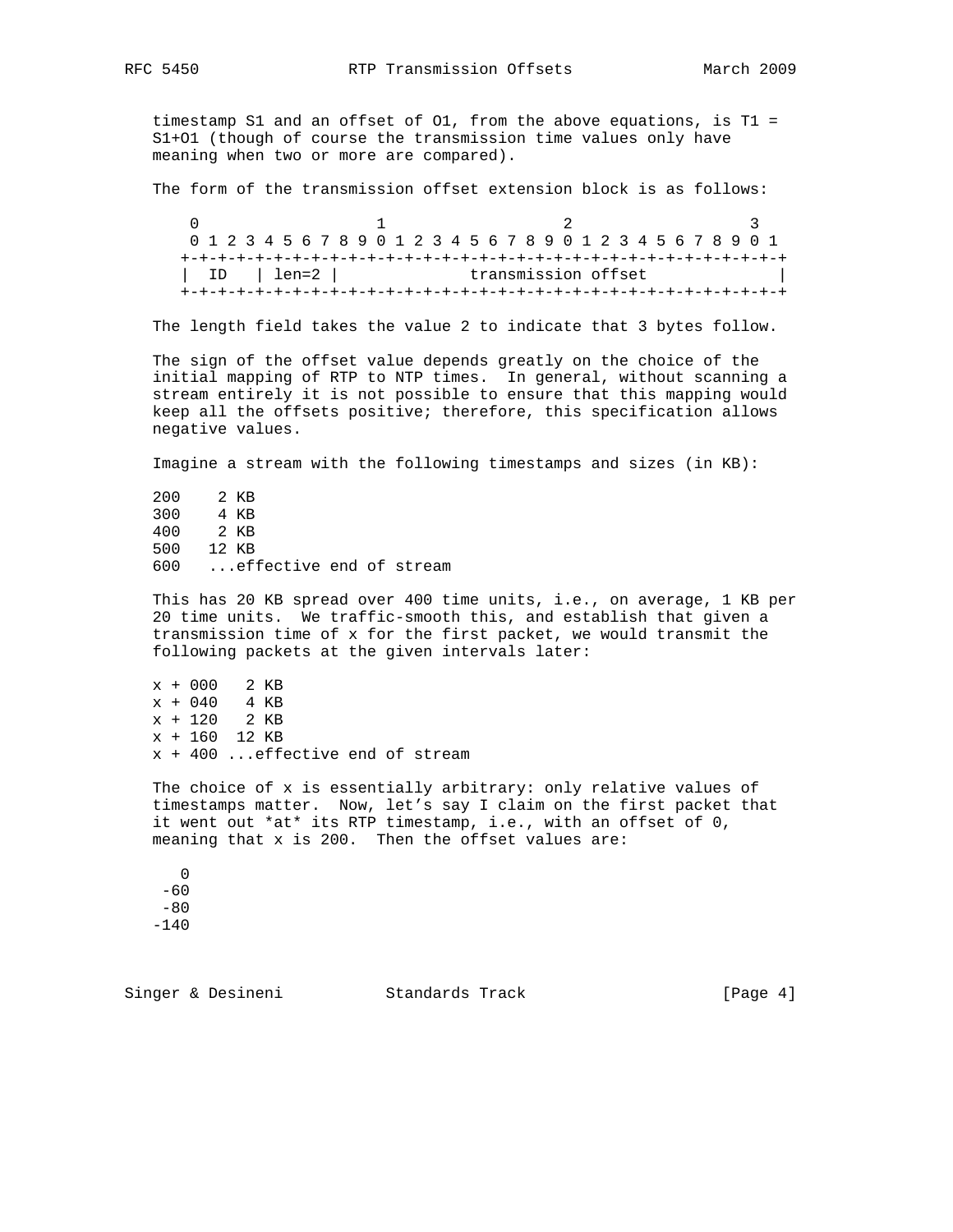This is because in this case, I traffic-smooth by conceptually sending the small packets 'early'. But since only the relative values are significant, it is just as valid to say x is 400, whereupon the offset values are:

 In a stream where this extension is not in effect (i.e., not declared or negotiated), the actual transmission offset is therefore unknown. However, when the extension is in effect for the stream, it MAY be omitted in those packets for which the offset is  $0$  (zero); that is, packets sent at their nominal time do not need this to be tagged with this extension. Therefore, the implied transmission time of an un tagged RTP packet depends on whether the extension is in effect for the stream (and therefore the transmission offset is 0) or not (whereupon the transmission offset is unknown).

 The jitter calculations performed by an RTP client MUST NOT use these transmission offsets. In general, the sender (or intermediate network elements doing RTP analysis) cannot always know whether the offsets have been taken into account or not. Therefore, for consistency, the jitter calculation should continue to operate on the 'raw' reception times. However, see Section 4 on extended jitter reports, below.

There are no extensionattributes defined for this extension.

 It is structurally possible to have more than one extension of the same type in a packet. However, this extension is only defined for the source to report. Intermediate network nodes that are not the source of the RTP session MUST NOT add this extension (whether or not it was previously present) and MUST NOT alter the existing transmission offset value in a packet, if the extension is already present.

 (Of course, it is clear that network elements that terminate an RTP flow, and are the source for a new RTP flow, can add a transmission offset extension header to the RTP packets of the new flow, if desired.)

4. Extended Jitter Reports

 The inter-arrival jitter computed as defined in Section 6.4.1 of RFC 3550 provides inter-arrival jitter reports that include any source introduced jitter (transmission time offsets). If it is desired to

Singer & Desineni Standards Track [Page 5]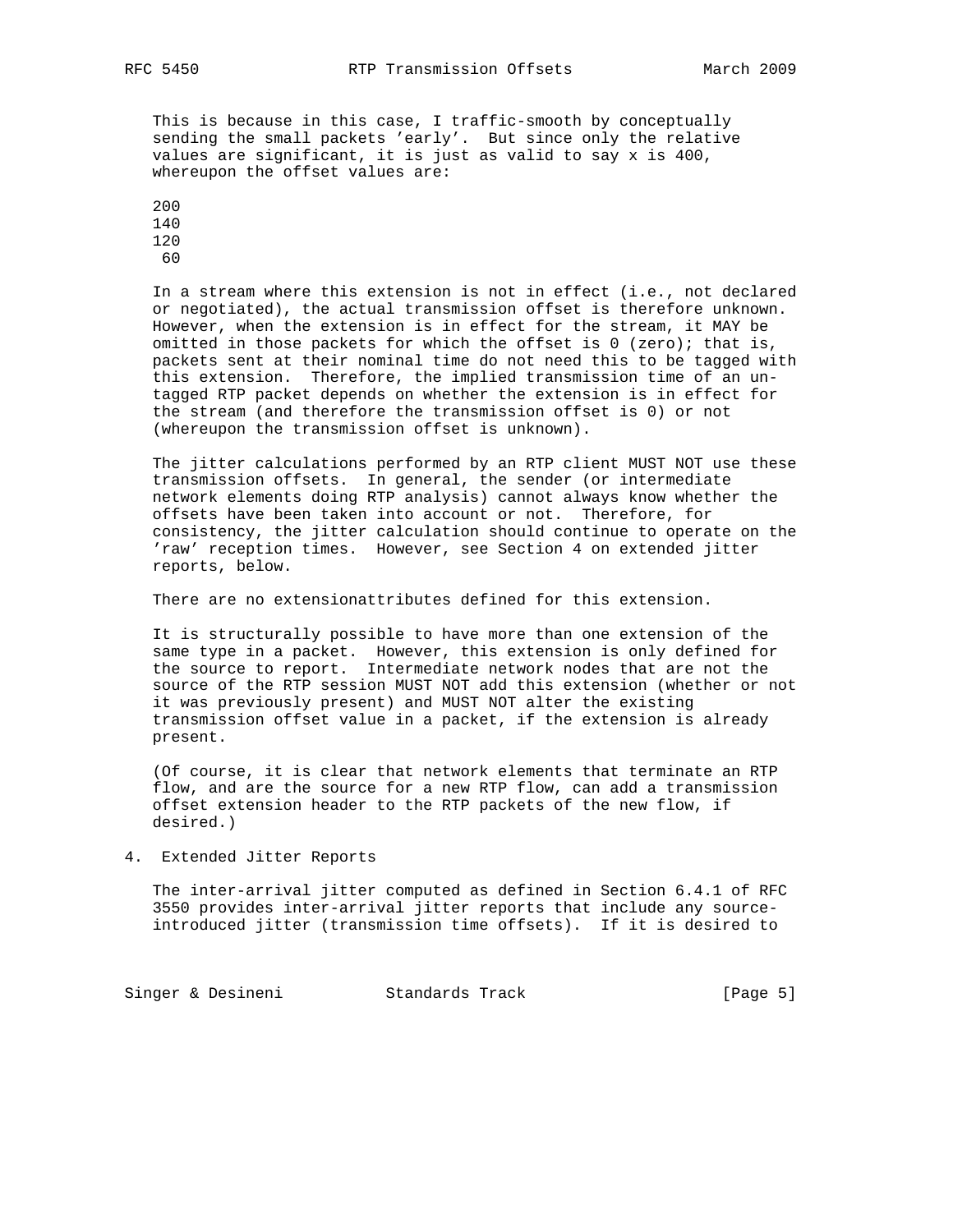indicate the actual network jitter, excluding the source-introduced jitter, the new RTCP packet type defined here may be used.

It has the following form:

|                      | $\text{hd}r$ $ V=2 P $<br>RC<br>+-+-+-+-+-+-+-+-+-+-+-+-+- |  | PT=IJ=195 |                      | 0 1 2 3 4 5 6 7 8 9 0 1 2 3 4 5 6 7 8 9 0 1 2 3 4 5 6 7 8 9 0 1<br>length |  |
|----------------------|------------------------------------------------------------|--|-----------|----------------------|---------------------------------------------------------------------------|--|
| inter-arrival jitter |                                                            |  |           |                      |                                                                           |  |
|                      |                                                            |  |           |                      |                                                                           |  |
|                      |                                                            |  |           |                      |                                                                           |  |
|                      | $+ - + - +$                                                |  |           | inter-arrival jitter |                                                                           |  |

 If present, this RTCP packet must be placed after a receiver report (inside a compound RTCP packet), and MUST have the same value for RC (reception report count) as the receiver report. The content is exactly that number of inter-arrival jitter calculations, calculated using the same formula as for sender and receiver reports, but taking into account the transmission offsets for the streams (if any). That is, the formula uses the values T1=S1+O1, T2, etc., as defined above, instead of S1, S2, etc. (If no transmission offset information is given for a stream, then the value of inter-arrival jitter in this packet and in the receiver report will be identical).

 Precisely, the replacement equation for the equation in the RTP specification is as follows, where Rj is the most recent arrival time:

 $D(i,j) = (Rj - Ri) - ((Sj + 0j) - (Si + 0i))$  $= (Rj - (Sj + 0j)) - (Ri - (Si + 0i))$ 

5. Signaling (Setup) Information

 The URI for declaring this header extension in an extmap attribute is "urn:ietf:params:rtp-hdrext:toffset". There is no additional setup information needed for this extension (no extensionattributes).

6. Security Considerations

 The given transmission offsets are only informative, and it is hard to see security considerations from associating them with media streams.

Singer & Desineni Standards Track [Page 6]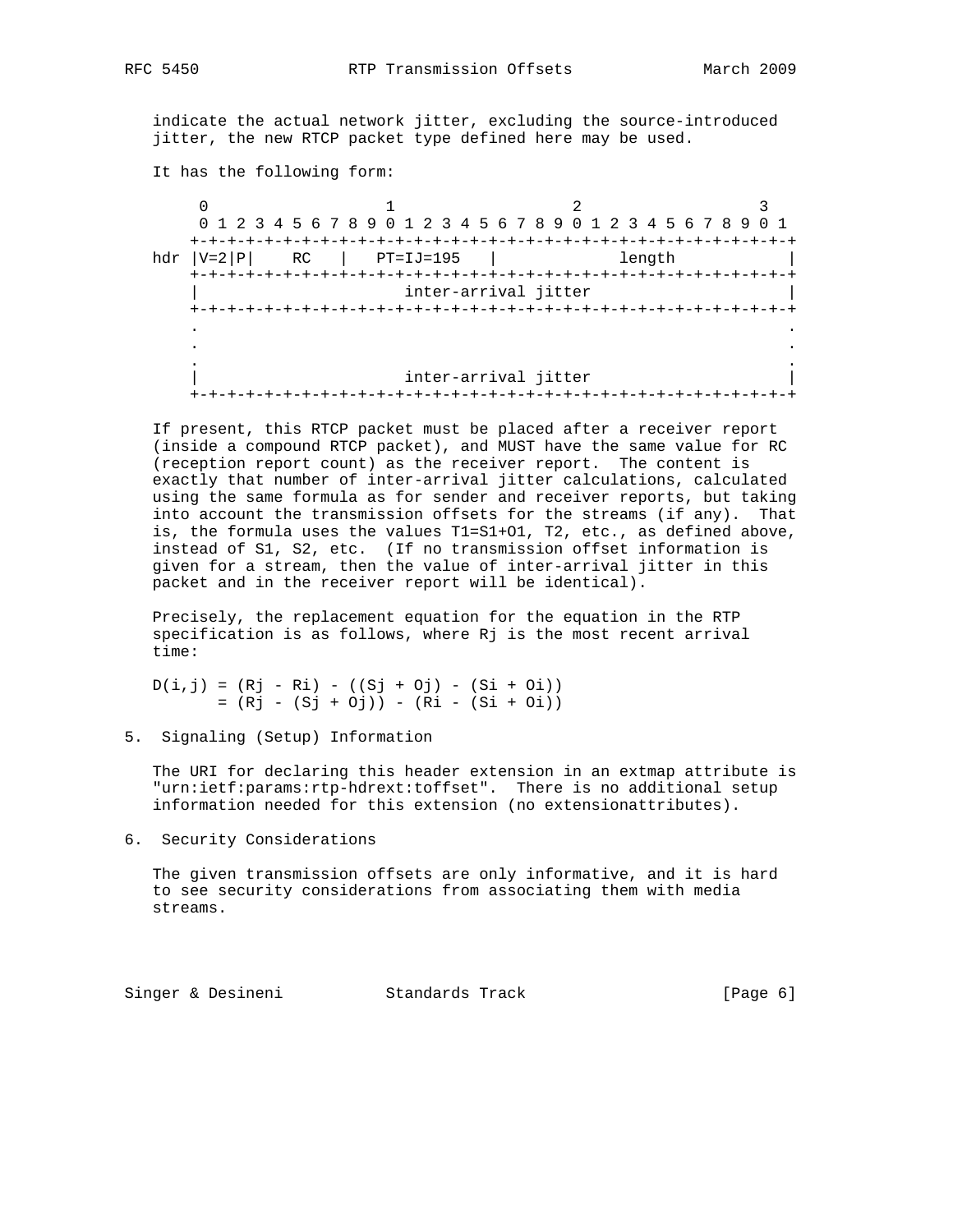The underlying security considerations of [RFC3550] should be taken into account.

 It is possible that malicious senders (or systems tampering with packets in transit) could send offsets that are implausible, could confuse the receiver, or result in calculated jitter values that might mislead the sender. Both the sender and receiver of the transmission offsets and jitter values should take care that such behavior does not result in denial of service or other problems.

7. IANA Considerations

 The RTCP packet type used for the adjusted inter-arrival jitter has been registered, in accordance with Section 15 of [RFC3550]. IANA has added a new value to the RTCP Control Packet types subregistry of the Real-Time Transport Protocol (RTP) Parameters registry, according to the following data:

 abbrev. name value Reference ------- ------------------------------------ ------ --------- IJ Extended inter-arrival jitter report 195 RFC 5450

 Additionally, IANA has registered a new extension URI to the RTP Compact Header Extensions subregistry of the Real-Time Transport Protocol (RTP) Parameters registry, according to the following data:

```
 Extension URI: urn:ietf:params:rtp-hdrext:toffset
    Description: Transmission Time offsets
Contact: singer@apple.com
Reference: RFC 5450
```
8. Acknowledgments

 Ron Frederick, Colin Perkins, and Steve Casner all contributed substantially to this document, and their help and contributions helped turn an idea into a specification.

9. Normative References

 [RFC2119] Bradner, S., "Key words for use in RFCs to Indicate Requirement Levels", BCP 14, RFC 2119, March 1997.

- [RFC3550] Schulzrinne, H., Casner, S., Frederick, R., and V. Jacobson, "RTP: A Transport Protocol for Real-Time Applications", STD 64, RFC 3550, July 2003.
- [RFC5285] Singer, D. and H. Desineni, "A General Mechanism for RTP Header Extensions", RFC 5285, July 2008.

Singer & Desineni Standards Track [Page 7]